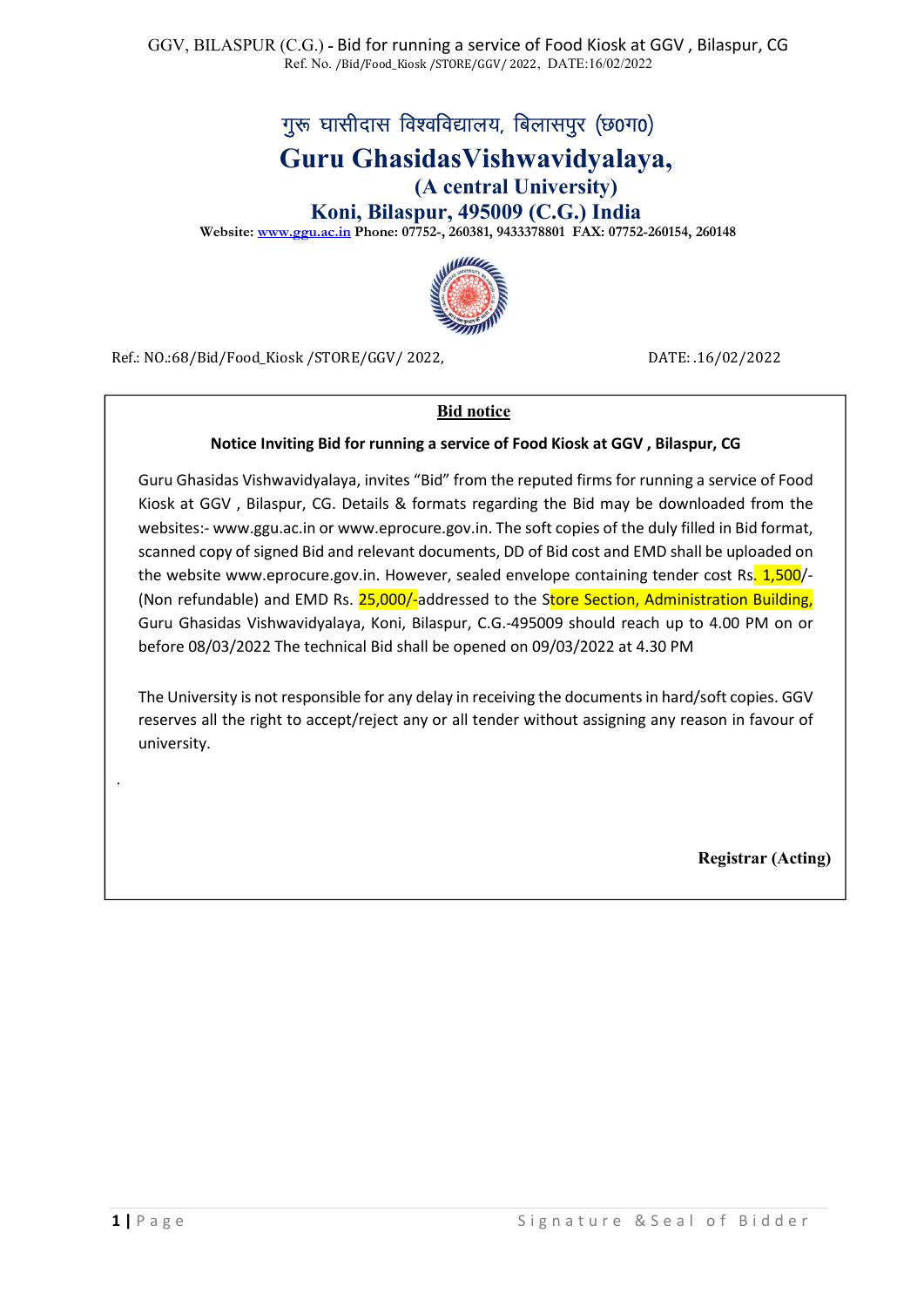## E-Tender

## For Purchase of Minor Equipments

Guru Ghasidas Vishwavidyalaya, invites "E-Bid" from the reputed firms for running a service of Food Kiosk at GGV , Bilaspur, CG. Details & formats regarding the Bid may be downloaded from the websites:- www.ggu.ac.in or www.eprocure.gov.in. The soft copies of the duly filled in Bid format, scanned copy of signed Bid and relevant documents, DD of Bid cost and EMD shall be uploaded on the website www.eprocure.gov.in. However, sealed envelope containing DD of the tender cost Rs. 1,500/- (Non refundable) and DD/FDR of the EMD Rs. 25,000/-, addressed to the Store Section, Administration Building, Guru Ghasidas Vishwavidyalaya, Koni, Bilaspur, C.G.-495009, should reach up to 4.00 PM on or before 08/03/2022. The technical bid shall be opened online 09/03/2022 at 4.30 PM

The University is not responsible for any delay in receiving the documents in hard/soft copies. GGV reserves all the right to accept/reject any or all tender without assigning any reason in favour of university.

## SALIENT DATES

| 1 Last Date of submission (Online):                                                      | 08.03.2022 upto 4.00 PM                                            |
|------------------------------------------------------------------------------------------|--------------------------------------------------------------------|
| 2. Last Date of submission (Hard copy):                                                  |                                                                    |
| Bid Fee Rs 1,500/-(Original)(scanned copy to be uploaded online also)                    | 08.03.2022 upto 4.00 PM                                            |
| EMD Rs. 25,000/-(Original) (scanned copy to be uploaded online also)                     |                                                                    |
| 3. Pre Bid Meeting :<br>(Venue: Conference Hall, Administration Building, GGV, Bilaspur) | 23.02.2022 at 12 Noon                                              |
| 4. Opening of Technical Bid                                                              | 09.03.2022 at 4.30 PM                                              |
| 5. Financial Bid*                                                                        | Date to be notified later after<br><b>Technical bid Evaluation</b> |
| (as per BoQ in e-tender submitted online only)                                           |                                                                    |

\*The financial bid (as per BoQ in e-tender) of technically qualified bidders will be opened later for which the date will be notified through www.e-procure.gov.in and university web-portal ggu.ac.in. Bidders are advised to visit the above sites for updated information on regular basis.

## General Terms and Conditions:-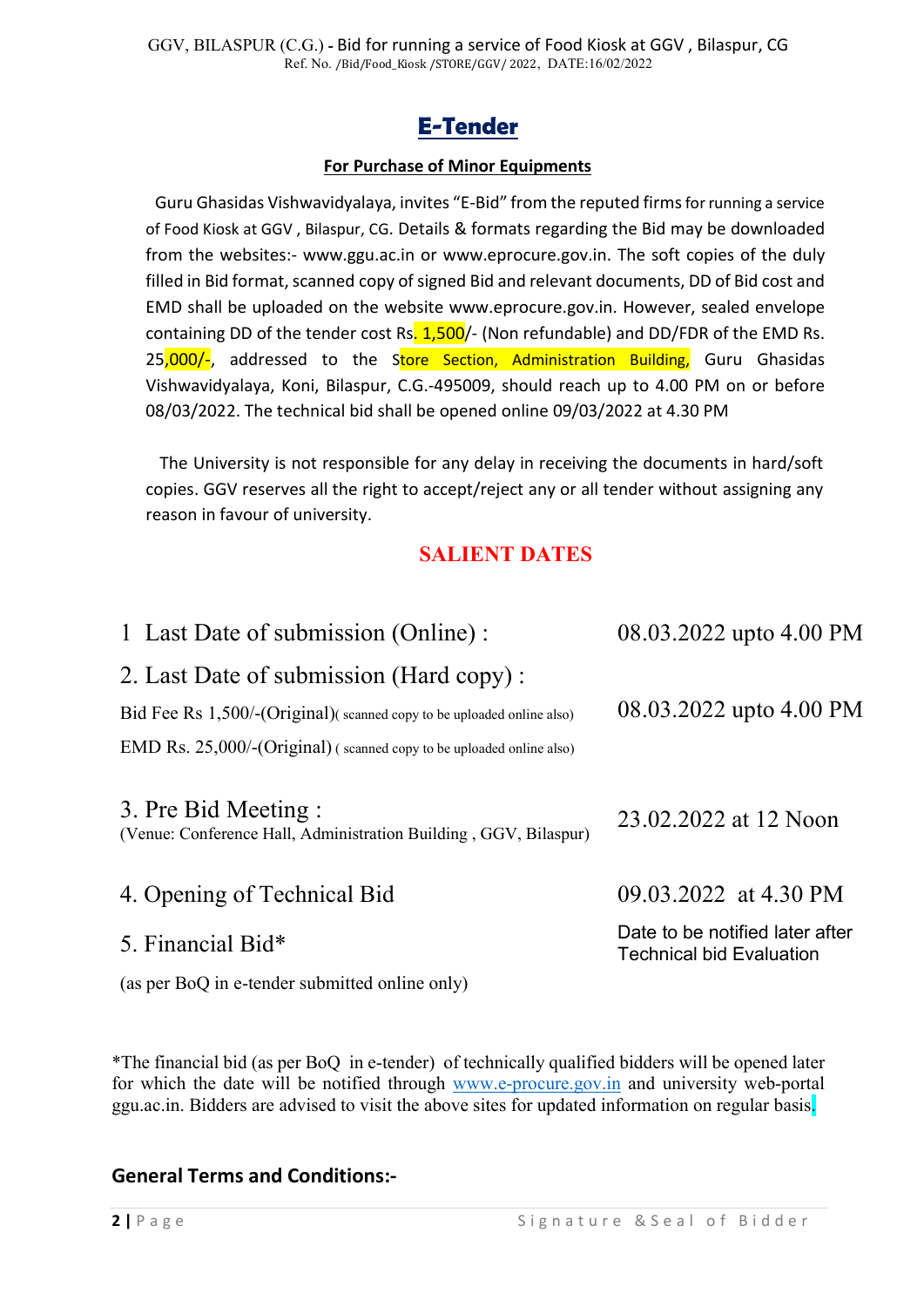1. Manual bid submission will not be accepted in any circumstance.

2. The complete bidding process will be online, Bidder should be in possession of valid Digital Signature Certificate (DSC) for online submission of bids. Prior to bidding DSC need to be registered.

3. Bidders are advised to follow the instructions provided in the 'Instructions to the Bidder' for the esubmission of the bids online through the Central Public Procurement Portal for e Procurement at https://eprocure.gov.in/eprocure/app.

4. Bid should be valid for 180 days from the Bid opening due date.

5. The bidder must have a valid GST, PAN and all other permissions, registrations, licences etc. as desired and are applicable for the present case, on the date of submission of bids.

 6. The bidder must have valid food license certificate (FSSAI) issued on or before date of submission of this Bid.

7. The Bidder will be entitled to use the premises only for the purpose of operating & sale of food, beverage and tea, coffee, cold drinks, ice creams and mineral water etc (all approved and standard brands) at the Kiosk subject to the terms and conditions of this Bid.

8. The bidder must be able to provide the service within specified time period as prescribed in the Work Order, failing which the bidder is liable to be banned from doing business with GGV Bilaspur for further three years.

9. All disputes shall be subject to Bilaspur CG Jurisdiction only.

10. GGV reserves the rights to accept/reject any bid in full or in part or accept any bid other than the highest quoted bid without assigning any reason thereof in favour of GGV.

11. Any Bid containing incorrect and incomplete information shall be liable for rejection.

12. The Bid will be opened online at website https://eprocure.gov.in/eprocure/app in Store office at GGV Premises at the prescribed time.

a) Financial bids of only technically qualified bidders will be opened.

b) Information shall be uploaded only in the above website.

 c) In case of tie, the committee of GGV may negotiate price with such bidders or such bidders may be requested to quote the revised price/rate in sealed envelope and submit before the committee of GGV, before awarding the bid.

13. Notwithstanding anything contained in this bid document, the GGV reserves the right to accept or reject any quotations and to cancel the bidding process and reject all quotations at any time prior to the award of contract.

14. The bidder whose bid is accepted will be notified of the award of contract by the GGV prior to expiry of the bid validity period. The terms of the accepted bid shall be incorporated in the work order.

15. The competent authority reserves the right to reject the service at any point of time if the same are not found in accordance with the required description/quality and make alternative arrangement at the risk & cost of Vendor.

16. Earnest Money Deposit may be waived in compliance of Department of Expenditure O.M. No. F.9/4/2020-PPD dated 12.11.2020 and such Bidders also has to submit the format with the supporting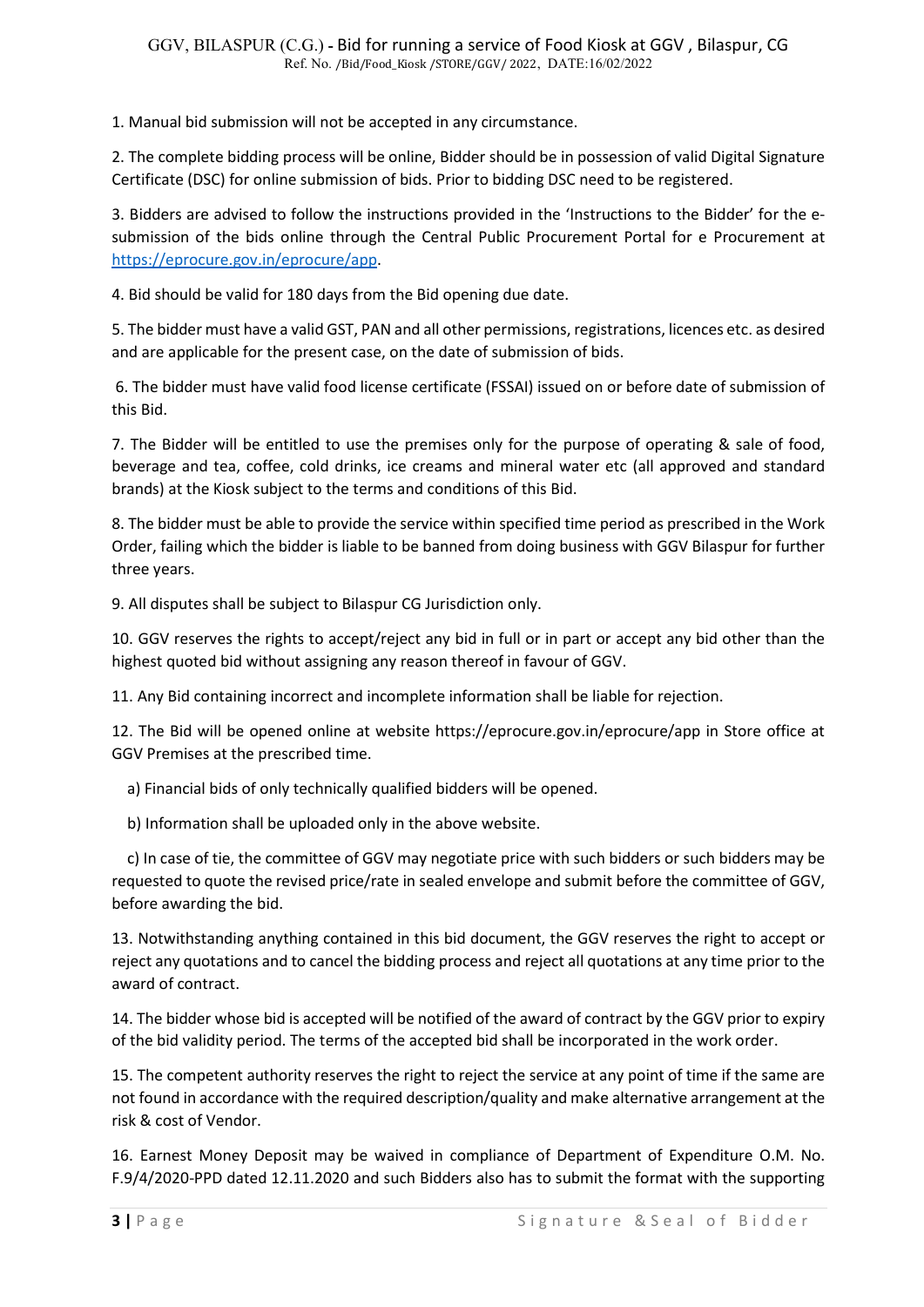documents for EMD Waiver. However A Bid Security Declaration in prescribed format (Annexure-I) must be submitted with the bid document. Tenders without Bid Security Declaration will be summarily rejected.

17. In case the service provider requires any clarification regarding the tender documents, they are requested to contact the Store Section, GGV Bilaspur on behalf of Registrar through e-mail: storesectionggv2021@gmail.com on or before the scheduled end date of clarification as per date sheet of Bid.

## Other Terms & Conditions:

1. Pre-Bid Meeting:- The pre-bid Tender meeting is scheduled to be held on … at … PM in the conference hall, Admin building , GGV, Bilaspur for clarifying any points relating to this tender document by the prospective bidders. Any claim of doubt/confusion relating to this Bid will not be entertained and it will be deemed that the Bidder has fully understood the terms and conditions of this tender.

2. Opening & evaluation of Technical Bid: The date of the opening of the technical bid will be posted on the official website (www.eprocurement.gov.in/eprocure/app & www.ggu.ac.in). Thereafter, the technical bids will be evaluated and names of the technically qualified bidders will also be posted on the website. A meeting may be held to verify the documents submitted in support of qualifying criteria only of the technically qualified bidders and they shall have to produce original documents for verification. Those who fail to produce requisite documents in original on the scheduled date and time, their bid may be rejected in favour of GGV.

2. Performance Security Deposit:-

a. The successful bidder shall have to submit a performance Security Deposit (PG) of Rs 1 lakh within 15 days from the date of issue of Letter of Award (LOA. However a penal interest of 15% per annum shall be charged for the delay beyond 15 days. i.e. from date of issue of LOA. In case the bidder fails to submit the requisite PG even after 15 days from the date of issue of LOA,the contract shall be terminated and the failed contractor shall be debarred from participating in re-tender (if any) for that item/service. Performance Security Deposit is mandatory. The competent authority of GGV may consider for time extension in case of genuine reason for delay in submission.

b. Successful bidder/firm should submit performance security as prescribed in favour of "Registrar GGV" to be received in the office of Store Section, Admin building, GGV , koni , Bilaspur, CG, 495009.

c. The Performance Security should be established in favour of "Registrar GGV" through any Schedule Bank with a clause to enforce the same on their local branch at Bilaspur.

d. Validity of the performance security shall be for a period of 60 days beyond the expiry of contract.

e. The Performance Security submitted within 15 days from the date of issue of Letter of Award (LOA) will be as per initial estimated contract value and will be revised after 6 month after the opening date of food kiosk and if there is any increase in Performance Security due to increase in number of outlets/kiosks ,the successful bidder will have to submit the difference amount within 15 days.

 3. Forfeiture of Performance Security Deposit: - If during the term of this contract, the vendor is in default of the due and faithful performance of its obligations under this Bid/Contract, or any other outstanding dues by the ways of fines, penalties and recovery of any other amounts due to it, the GGV shall without prejudice to it's other rights and remedies hereunder or under the applicable Law, be entitled to call in, retain and appropriate the Performance Security. Nothing herein mentioned shall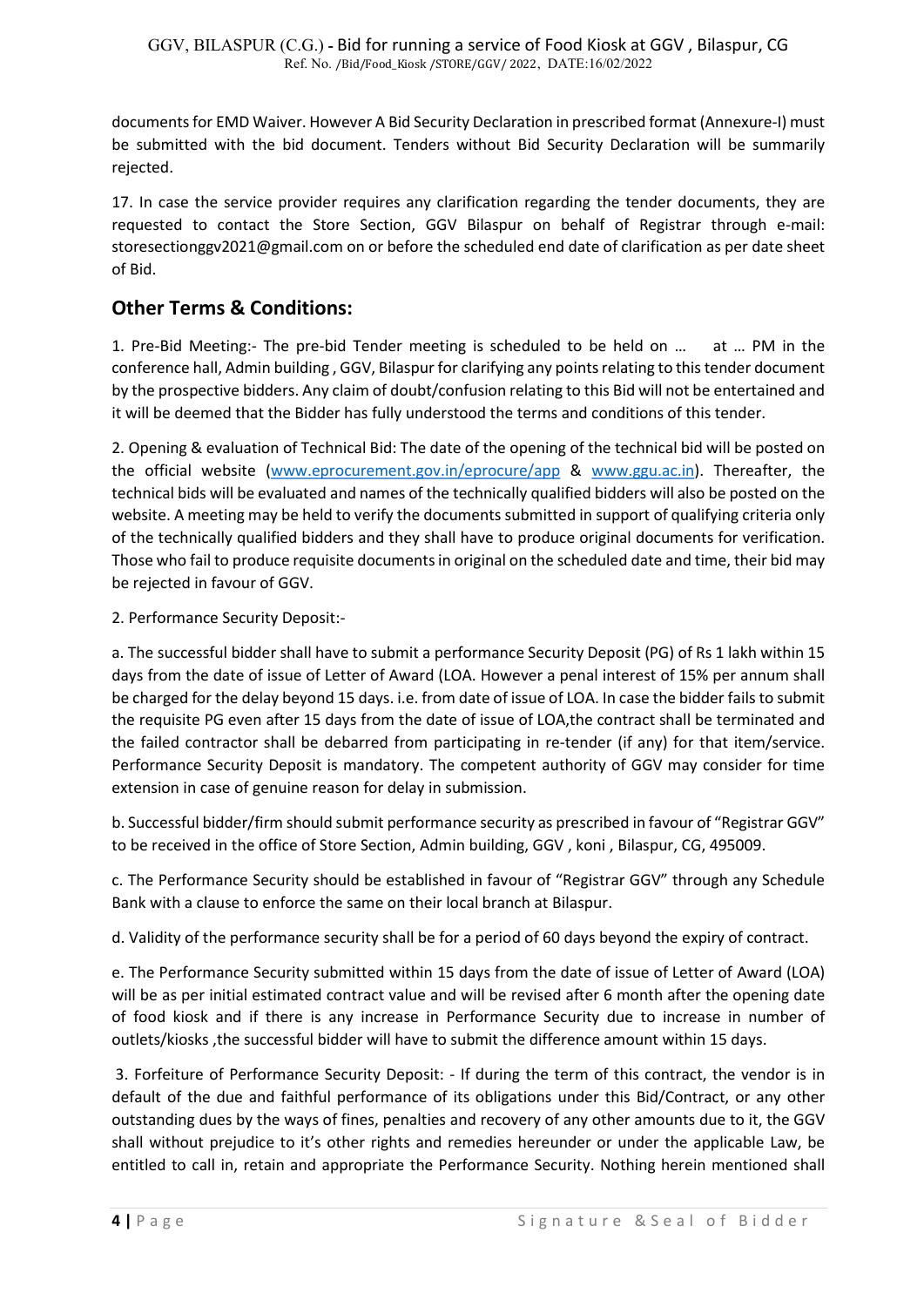debar the GGV from recovering from the Vendor by a suit or any other means, any such losses, damages, costs, charges and expenses as aforesaid, in case the same exceeds the amount of the Performance Security. Performance Security Deposit may be forfeited in case of failure to fulfil any of the terms & conditions of contract by the Vendor.

4. Contract Period:-

a) The duration of the contract shall be initially for a period of one (01) years which may be extended or curtailed, at the discretion of the GGV on the basis of performance to be evaluated by cafeteria monitoring committee of GGV, will be granted for a period of two (02) year on half yearly basis subjected to satisfactory performance. The Vendor, however, will have no right to claim any extension on the basis of satisfactory completion of the initial contract of one year or so. The extension will be entirely as per the discretion of the GGV.

 b) The period of the contract may be curtailed/terminated before the completion of the contract period due to reduction/cessation of requirement or owing to deficiency in service by the selected Company/ Firm /Agency/Vendor or otherwise at the discretion of the GGV, Bilaspur.

c) GGV reserves right to terminate the contract without assigning any reason thereof at any time after giving one month notice to the selected service providing Company/ Firm / Agency. The agency, however, will have an option to withdraw from the contract on its own during the initial contract period by serving two month notice period.

d) The competent authority reserves all rights to reject the service if the same are not found in accordance with the required description/quality and make alternative arrangements at the risk & cost of Vendor.

5. Right of Acceptance:- GGV reserves the right to accept or reject any or all bids without assigning any reasons. GGV also reserves the right to reject any bid which in its opinion is non- responsive/not-viable or violating any of the conditions/specifications without any liability to any loss whatsoever it may cause to the bidder in the process. Canvassing in any form is strictly prohibited and the tenderer who are found canvassing in any form are liable to have their tenders rejected out-rightly.

6. Terms of payment:- Payment (if any) to be made to GGV by successful bidder/vendor through NEFT/RTGS or as prescribed. The taxes or any other charges to be paid to Government has to be Bourne by the bidder only.

7. Evaluation of bids

a. A bid will be considered as substantially responsive if it conforms to all terms & condition of the bid documents without material deviations.

b. The following deviations will be deemed material deviations:

- i. Non-submission of appropriate Bid Security;
- ii. Bid-validity period less than that stipulated in this Bid document;

c. The GGV's decision regarding responsiveness of bids will be based on the contents of the bid itself without recourse to extrinsic evidence and will be final.

d. A bid determined as substantially non-responsive will be rejected by GGV, Bilaspur and shall not be considered beyond Bid opening stage by correction of the non-conformity.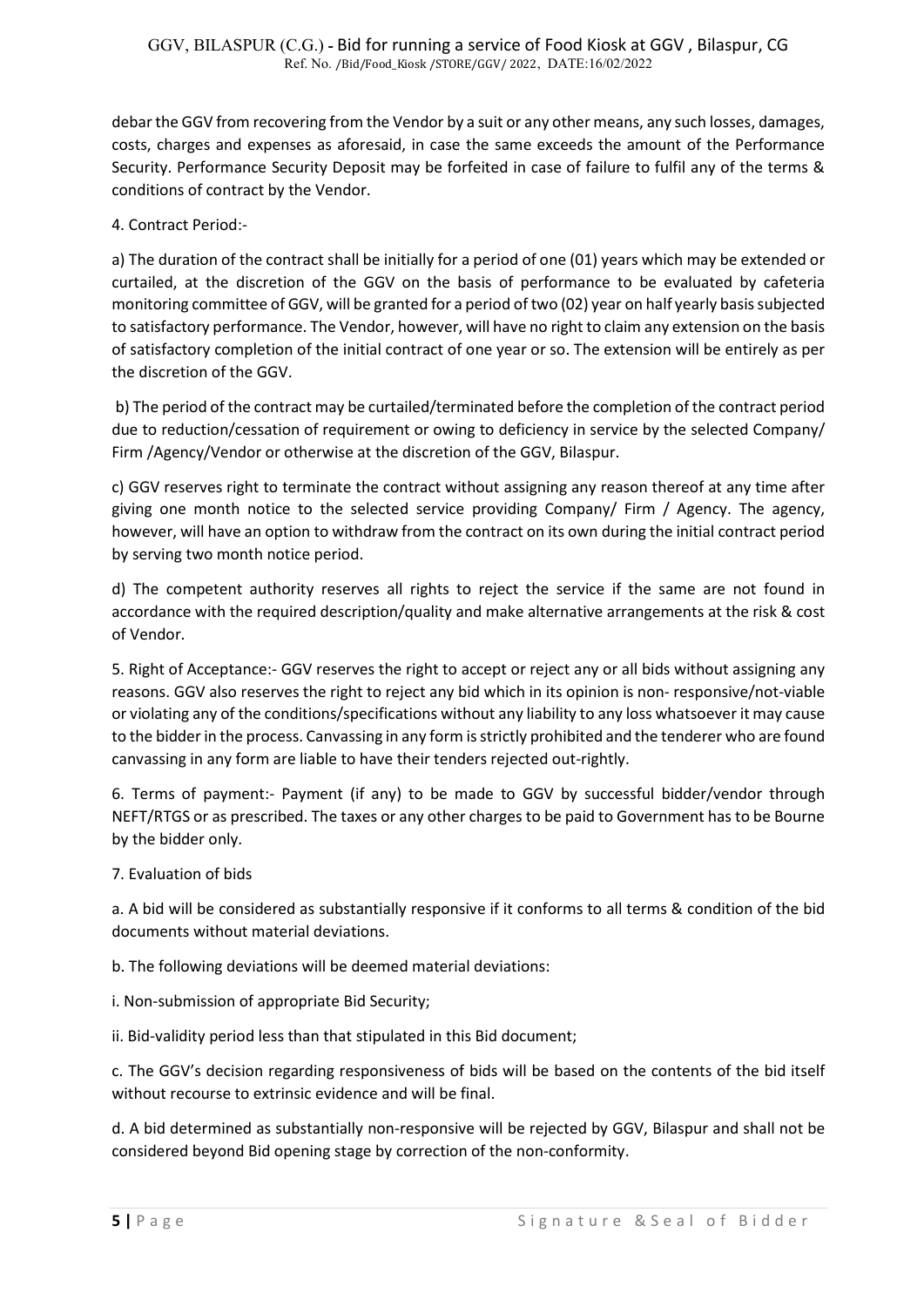e. The GGV will be at liberty to waive any minor infirmity or non-conformity or irregularity in a bid which in its opinion does not constitute a material deviation, provided such waiver does not prejudice or affect the relative ranking of any bidder.

8. Provision of Manpower issues

a. The Vendor shall also provide its Workers photo-identity cards which shall be checked by the Committee, GGV, as and when necessary.

 b. The Vendor shall ensure that the person deployed are disciplined and conduct in office premises, be best suitable and is entailed on enforce in prohibition of consumption or selling of alcoholic drinks, paan, smoking, loitering without work and engaging in gambling, satta or any immoral act.

c. The bearer / staff (not below the age of 18 years) employed by the contractor shall have to be medically fit, neat and clean. The contractor shall not employ young children as prohibited under the law / rules / regulations.

d. The GGV reserves the right to modify the scope and value of the contract with mutual consent.

e. The GGV reserves right to demand for Labour Licence from the vendor (if applicable).

9. Award of Contract

a) The Bid will be awarded to the bidder subject to fulfilment of other terms and conditions of Bid whose quotation has been determined to be substantially responsive and who has bid the highest evaluated quotation price.

 b) Notwithstanding the above, the GGV reserves the right to accept or reject any quotations or to cancel the bidding process and reject all quotations at any time prior to the award of contract.

 c) The bidder whose bid is accepted will be notified of the award of contract by the GGV prior to expiry of the bid validity period. The terms of the accepted bid shall be incorporated in the work order.

d) The successful bidder has to constitute a contract on 100 rupees stamp paper within 7 days of the award of work.

e) The technically qualified Bidder who submits highest financial bid amount shall be declared as Successful bidder (H1) and communication to that effect shall be made subject to approval and as decided by the Competent Authority.

10. Right to call upon information regarding status of contract:- The GGV will have the right to call upon information regarding status of contract, statutory/legal compliances at any point of time and the Agency will be obligated to provide the same to the complete satisfaction of the GGV within 48 hours of being called upon to do so.

11. Force Majeure :-

a) Neither the Vendor nor the GGV shall be considered in breach of this Contract to the extent that performance of their respective obligations is prevented by an event of Force Majeure that arises after the effective Date.

 b) The Party (the "Affected Party") prevented from carrying out its obligations hereunder shall give notice to the other Party of an Event of Force Majeure upon it being foreseen by, or becoming known to, the Affected Party.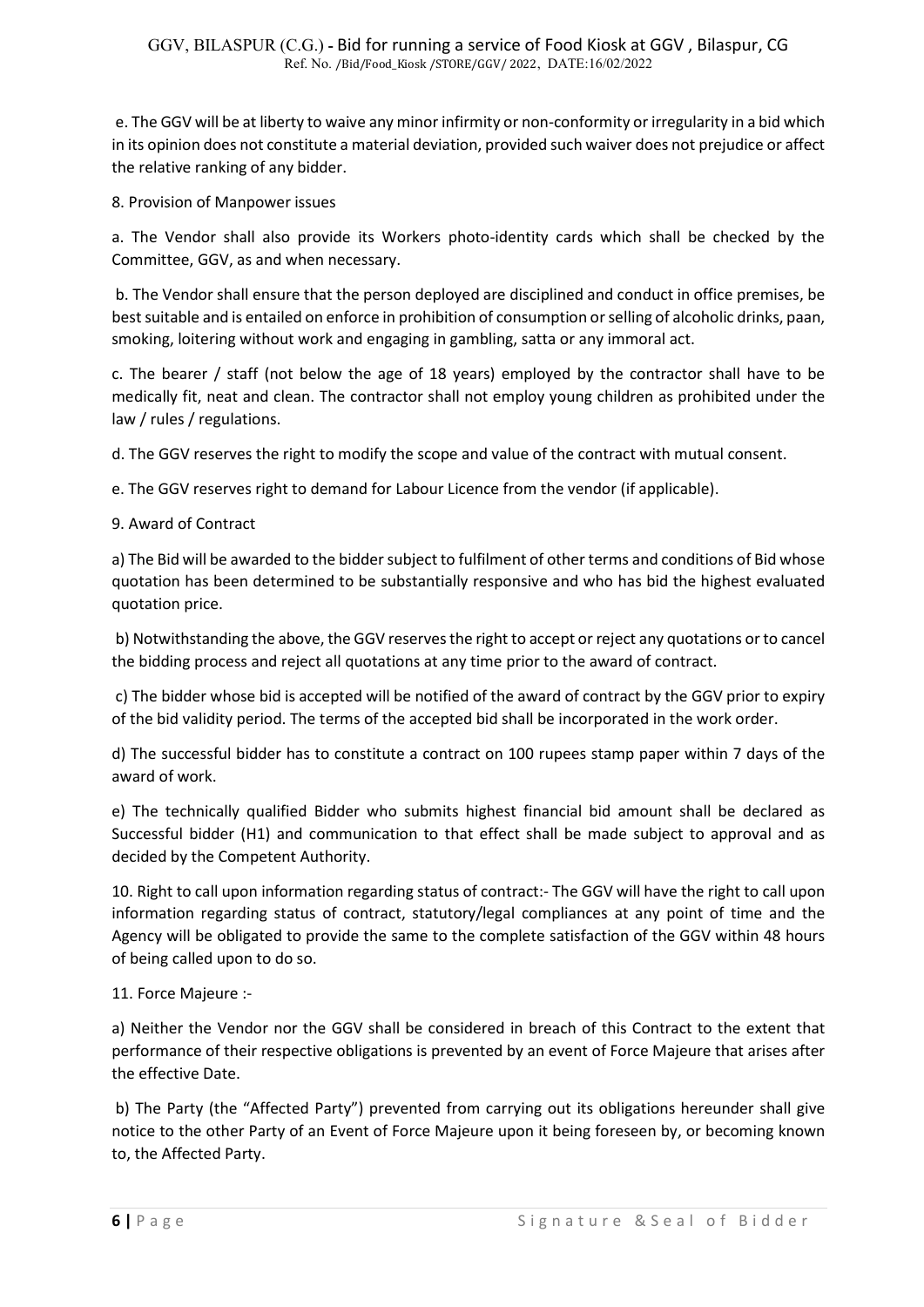c) If and to the extent that the Vendor is prevented from executing the Services by the event of Force Majeure, while the Vendor is so prevented it shall be relieved of its obligations to provide the services but shall endeavour to continue to perform its obligations under the contract so far as reasonably practicable and in accordance with Good Operating Practices.

 d) The Vendor shall not be entitled to payment of the Monthly Charge for the period of interruption caused by the event of Force Majeure.

e) Irrespective of any exemption of performance granted under this clause, if an event of Force Majeure occurs and its effect continues for a period of [21] days, either party may give to the other a notice of termination. [If the GGV is paying fee during Force Majeure, then Vendor should not have a termination right, as it is being paid.], which shall take effect [7] days after the giving of the notice. If, at the end of the [7]- day period, the effect of the Force Majeure continues, the contract shall terminate.

12. Subletting of contract:-The contract is not transferable. The firm shall not assign or sublet the contract or any part of it to any other person or party without having first obtained permission in writing of the GGV, which will be at liberty to refuse, if thinks fit.

13. Breach of Contract:-

a) If the Vendor fails to fulfil any of the terms and conditions of this agreement, including its annexures and schedules, or if the working or service of the Vendor is found to be defective/unsatisfactory, the vendor will be deemed to be in breach of this contract. In case of breach of contract, the GGV, at its discretion, will have the right to either impose penalty up to 10% of the total Annual Value of contract for each such violation or to cancel the contract forthwith and arrange to procure similar service from any other source available, at the risk and cost of the Vendor. In event of cancellation due to breach of contract, the performance security deposit shall stand forfeited.

 b) The Vendor will be bound by the details furnished by it to the GGV, while submitting the Bid or at subsequent stage. In case, any of such documents furnished by it is found to be false, it would be deemed to be a breach of terms of contract making it liable for legal action besides termination of contract and forfeiture of the performance security.

14. Termination :-

a) The GGV, may at its discretion, foreclose or curtail the agreed period of this agreement, without assigning any reason thereof, by given one month's notice in writing, to the Agency. The Agency however, shall give, two months' notice in writing to the GGV if it wants to exit the contract.

b) If at any stage, the involvement of the Vendor or any person employed by it or any other person who does or is deemed to represent the Vendor, is found to have indulged in any uncalled for activity, inside or outside the premises of the GGV, which may bring disrepute to the GGV, the contract is liable to be terminated by the GGV with or without one month's notice, at the discretion of the Director of the GGV, at the risk and cost of the Vendor. The GGV, in such an eventuality, will be entitled to make good any losses suffered by it out of the performance security deposit submitted by the Vendor. The decision of the GGV regarding indulgence of the Vendor or its employees/representatives in such act will be final and binding on the Vendor.

15. Legal Jurisdiction:-The agreement shall be deemed to have been concluded in the Bilaspur, Chhattisgarh and all obligations hereunder shall be deemed to be located at Bilaspur, Chhattisgarh and Courts within Bilaspur, Chhattisgarh will have Jurisdiction to the exclusion of other courts.

16. Amendment to the Contract :-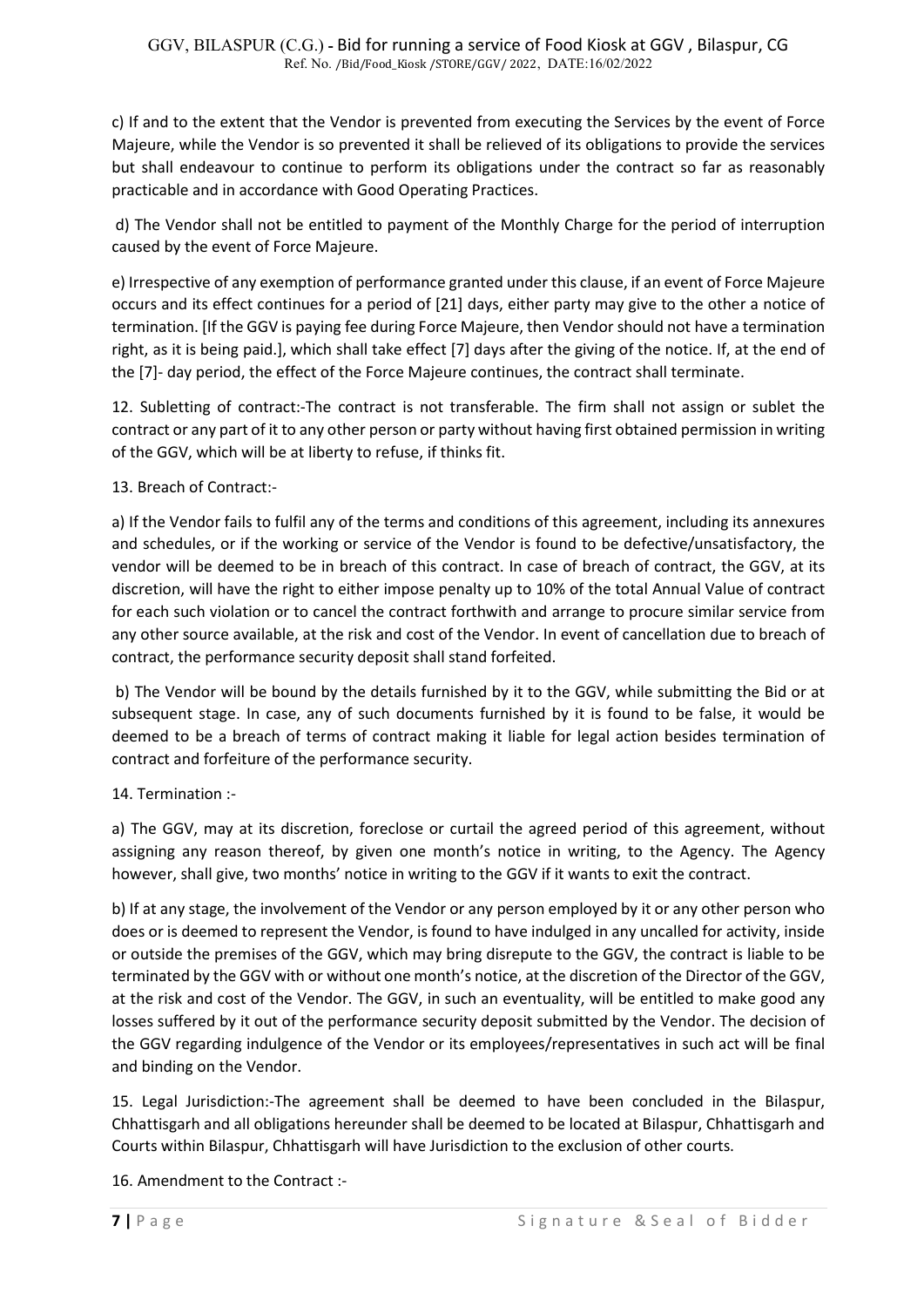a) The GGV reserves the right to amend the scope and value of the contract.

b) For any of the above actions, the GGV shall neither be liable for any damages, nor be under any obligation to inform the Agency of the grounds for the same.

17. Interpretation :-Any dispute regarding the interpretation of this Agreement shall be submitted to the competent authority, GGV, Bilaspur for consideration. The decision on such dispute by the

18. Arbitration:-If any difference arises concerning this agreement, its interpretation on payment to be made there under, the same shall be settled out by mutual consultation and negotiation. If attempts for conciliation do not yield any result with in a period of 30 days, either of the parties may make a request to competent authority, GGV, Bilaspur to settle the dispute by Sole Arbitrator. Sole Arbitrator will be appointed by the competent authority, GGV. In case of such arbitrator refusing, unwilling or becoming incapable to act or his mandate having been terminated under law, another arbitrator shall be appointed in the same manner from amongst the panel of three persons to be submitted by the claimant. The provision of Arbitration and Conciliation Act, 1990 and the rule framed there under and in force shall be applicable to such proceedings.

19. Financial Bid:

| Sr. No. | Type of designated area | Nos. Designated area (Approx.) | Minimum Rent per outlet |
|---------|-------------------------|--------------------------------|-------------------------|
|         |                         |                                | in Rs. without GST      |
|         | Open Area               | 150 Square feet per outlet     | 8000/- per Month        |

The successful Bidder will be decided upon the highest rent quoted (above than reserve price i.e Rs. 8000/- per outlet per month without GST) by particular Bidder for designated area. GST and taxes will be be paid by the vendor.

Note: Bidders may visit the designated area at GGV before quoting user charges of the prescribed area at pre-bid meeting.

20. The service provider/Vendor is restricted to make any change in electrical wiring, fittings and structural changes etc. without prior written permission of the GGV.

21. The service provider/Vendor shall have to pay the electricity charges as per actual consumption at such rates as may be decided by the GGV from time to time (including surcharge) and GGV shall install a separate sub-meter at the cost of contractor to ascertain actual electricity charges or as per actual consumption at prevailing rates of Chhattisgarh Power Corporation Ltd. (CGPCL). The contractor has to pay water charges on lump sum basis for each outlet to be decided by the GGV from time to time.

22. That the service shall be provided from 07 AM to 07 PM every day or as may be stipulated by Provost. Any closure must be done with approval of competent authority of the GGV.

23. The GGV will not be responsible for the payment of any bill due against any member of the Staff, employee and students etc. A notice to that effect shall be prominently displayed on the designated area.

24. During the period of services, if the area is required by the GGV, the agreement can be cancelled and the service provider/Vendor shall have to vacate the area within the time specified. In case of such an eventuality, no compensation except proportionate Usage Charges for the unexpired period of agreement shall be returned.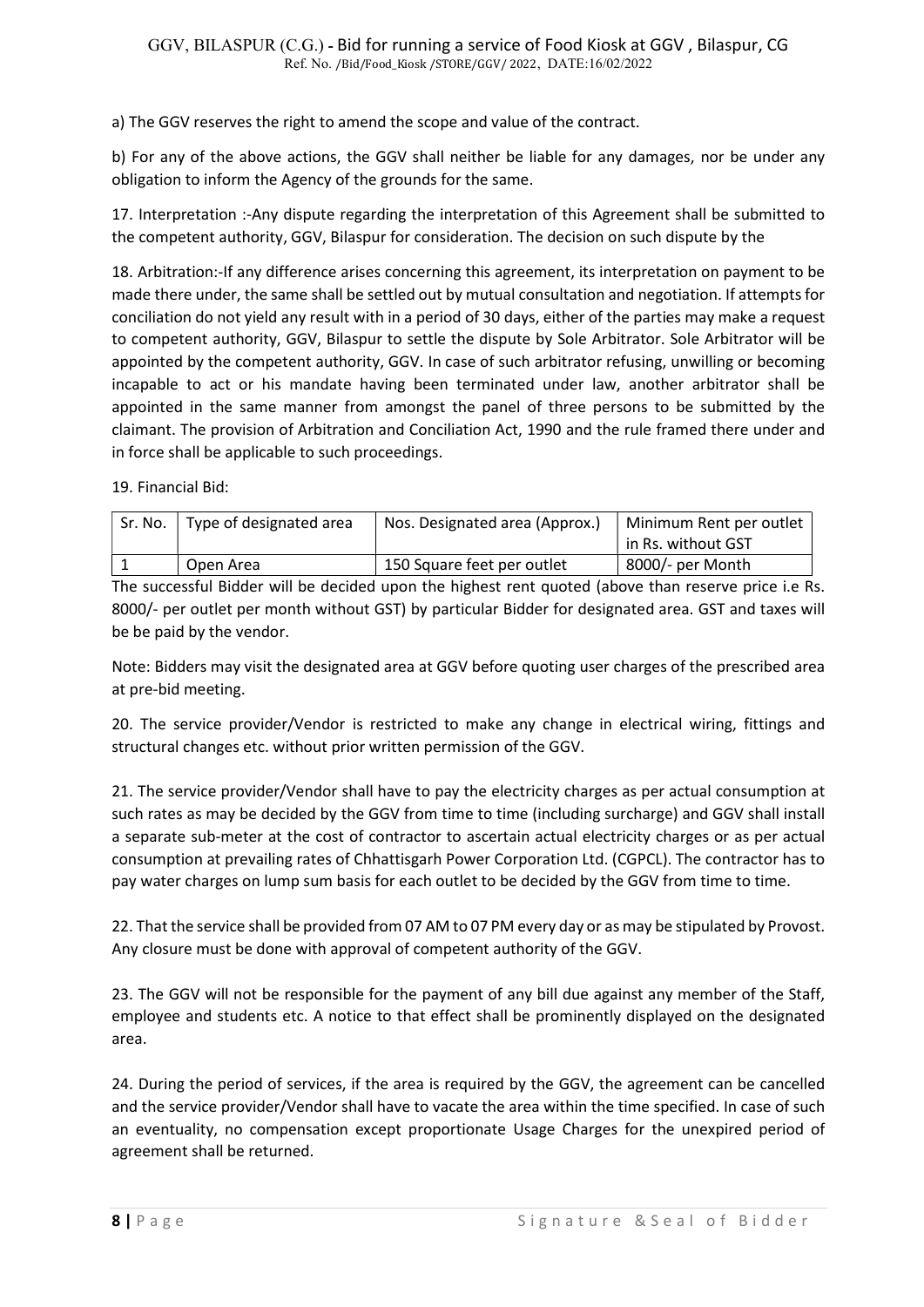25. The service provider/vendor is not permitted to transfer or sublet the area or any part of the designated area. In case the service provider is found to sublet the services then the agreement will be cancelled immediately with a penalty.

276 The service provider/Vendor shall arrange its own fixtures, furniture, refrigerators, partition, shelves, etc. inside the designated area and locations.

27. The GGV shall be entitled to recover any outstanding dues including penalty/fine, instalment and other due from security deposit of the service provider/Vendor.

28. That encroachment other than allocated is not be allowed and will attract penalty @ Rs. 1000 per incidence per day.

## Scope of work

1. The Vendor shall bring their own equipment and instrument to run their designated outlet & to adorn the peripherals. Only Space 150 square feet per outlet will be provided by GGV and location will be decided by GGV. Minimum 03 outlet has to be opened by the Vendor. Any new outlet may be opened only after competent approval and rent as per agreement of this Bid will be payable by the Vendor in addition to the rent of 03 outlets. Firm has to seek permission in writing for any permanent type construction in the location.

2. Prices:

- a) M.R.P Product Product should not be sold above M.R.P.
- b) Non M.R.P Product Product should not be sold above market price.
- c) A Rate List has to be displayed at some conspicuous part of designated area.

3. Only packaged items will be sold in the food kiosk. Frying is not allowed any items in the food kiosk. No stale food & expired /outdated foods will be sold by the firm.

4. Over charging of rates strictly prohibited. In case of default, agreement will be cancelled.

5. The service provider shall maintain the designated area in good condition and keep it clean and tidy always. The waste must be disposed off and 100% area should be cleaned and also to be cleared at sufficient intervals during the day. The firm shall maintain cleanliness of the designated area at all times.

6. Only assigned work will be carried out under this contract.

7. The designated area should be kept neat & clean and free of unhygienic conditions by successful bidder. The contractor should keep the site clean. If at any point, the designated area found to be unclean, the contractor shall be held responsible and penalty of Rs. 500/- per occasion shall be imposed. 8. The bidders is advised to visit the site before participating in the tender. The tenderer should assess the volume of business by him. The GGV will not guarantee any minimum/ maximum business.

9. Products shall be of the best available quality, reliable and economical. The articles/ items sold/ stored for sale in the designated area shall be of good quality, if anything of sub-standard quality / expired items or unwholesome quality found, Competent Authority or any other officer authorized by him on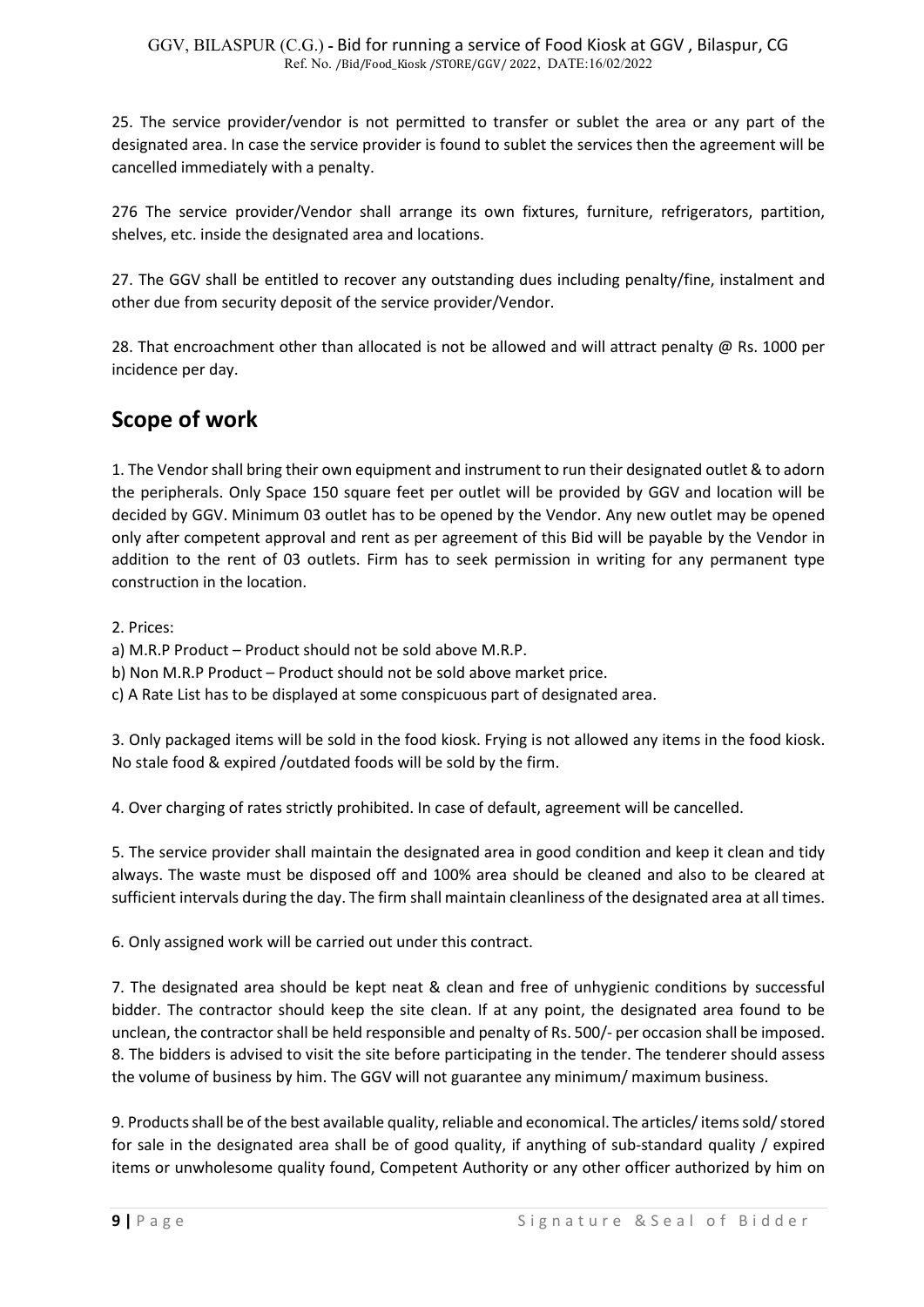his behalf may seize the whole stock or part thereof and authorized to disposed off same in addition to imposition of a penalty @ Rs 500 per incidence per day.

10. To regulate price and quality, regular monitoring and supervision shall be made any time by an officer/official so authorized by the competent authority and submit the report of the irregularities, if any, to the office for necessary action by the committee, or authorized officer by the competent authority.

11. In case of any default, complaint or deterioration of requisite quality of items, the service provider shall be liable to pay reasonable penalty levied by the GGV and shall deposit the penal amount as per direction of the GGV. Decision of competent authority will be full and final.

12. The sale, storage or stock, deposit of Narcotics, tobacco, alcohol and other contraband & dangerous goods/materials in any form is strictly prohibited in the designated area. Further, smoking and consumption of Alcohol/intoxicants in the designated area are strictly prohibited. No inflammable material is to be stored or kept in the designated premises.

13. The garbage collected from the area of kiosk should be disposed of immediately by the service provider/vendor. No garbage should be dumped in and around the campus. The surrounding shall be kept clean and hygienic at all time.

14. The service provider/vendor will get antecedent, character and conduct verified and to submit a copy of police verification to GGV before engaging any employee.

15. No child labour shall be employed by the service provider in any case.

16. The bearer / staff (not below the age of 18 years) employed by the service provider/vendor shall have to be medically fit and kept neat and clean. The contractor shall not employ young children as prohibited under the law / rules / regulations.

17. The service provider/vendor shall be responsible for the repair of designated area required, if any, during the contract period.

18. If service provider/vendor wants to withdraw from his engagement before completion of tenure, then the firm must provide one-month notice before termination of contract.

19. The service provider/vendor shall be responsible to make all arrangements to ensure with regard to the safe custody. The GGV shall not be responsible for any damage, loss or theft in designated premises, if any

20. The service provider has to abide all the terms and conditions issued by the GGV and directions given by competent authority from time to time. In case of non-compliance of orders and breach of any of the terms and conditions of Agreement, the agreement will be cancelled by the GGV ,if the contractor fails to submit the satisfactory reply for not following such directions.

21. Rental Fees and Security Deposit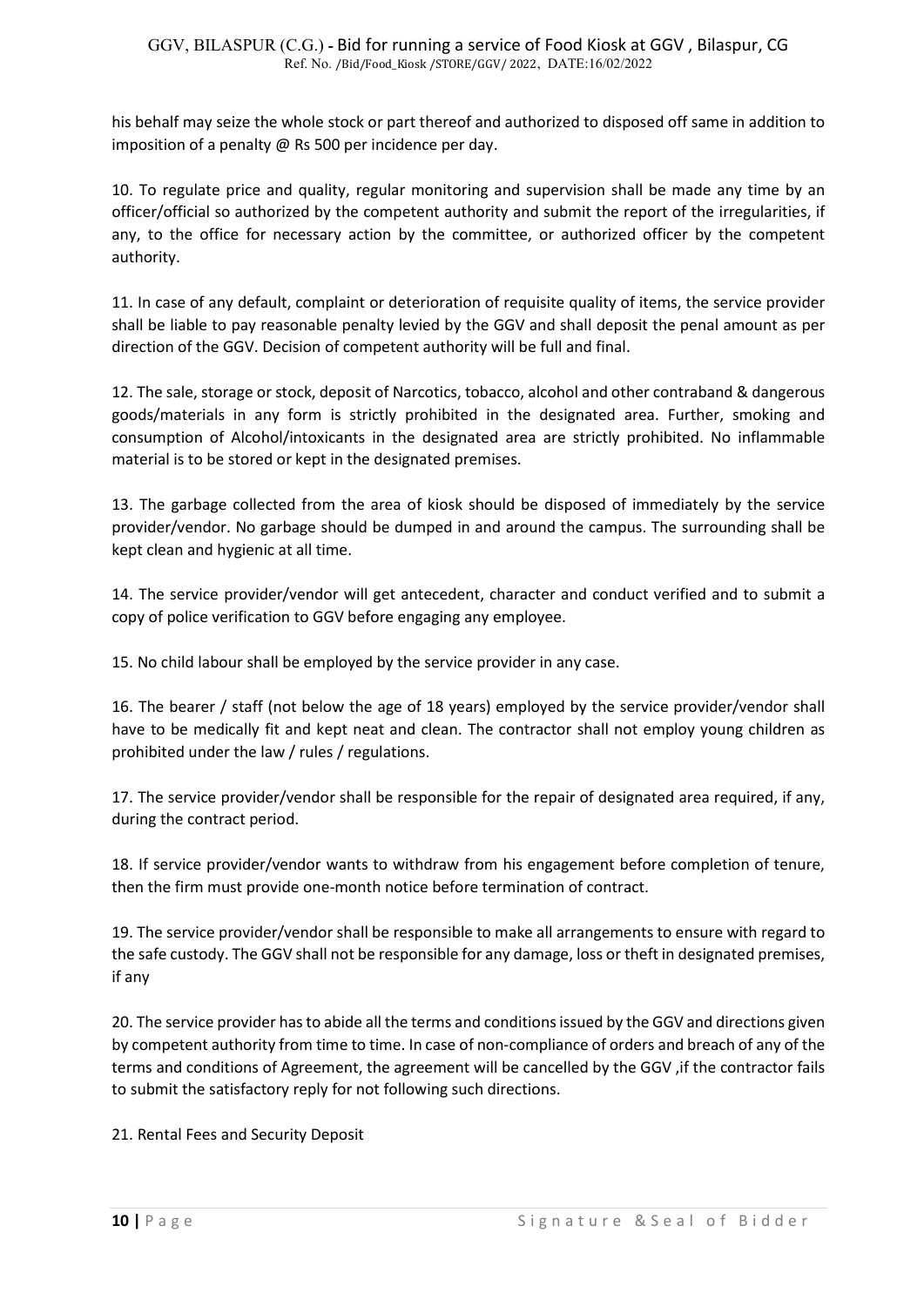a) Designated area provided to service provider for running of services will be made subject to an annual increase in the Usage Charges fee @ 5% every year, on the Usage Charges fee charged in the preceding year.

 b) The agreement shall be made only on highest rental fees basis. However, before the occupation of the designated area, the service provider after getting the letter of award shall have to submit the following:

i. Security deposit as prescribed in rules will have to be deposited in advance before occupation.

ii. Security deposit will be refunded on successful completion of the tenure of contract.

iii. Execute agreement in the prescribed Performa on stamped paper worth Rs. 100/-

c) All formalities in respect of designated area like signing inventory of fixtures (electrical and civil), etc. shall be completed by the service provider within week during working days.

d) Usage charges of the designated premises shall be paid between 1st to 7th day of every month failing to with penalty of Rs. 500/- per day shall be impose after delayed period.

### 22. Maintenance of Area:

a. The service provider, shall maintain the designated area to the satisfaction of the GGV or any other official nominated by the competent authority, GGV to ensure proper maintenance of the food kiosk.

b. The service provider shall allow the maintenance staff authorized by the GGV to have access to the designated area at all reasonable hours for inspection.

c. Service provider or his/her staff shall not grow any trees, shrubs or plants contrary to the instructions issued by the GGV nor cut or lop off any existing trees or shrubs growing in any garden, courtyard or compound attached to the food kiosk except with the prior written permission of the appropriate authority.

d. Service provider shall ensure that he/she and his/her staff do not cause any inconvenience to the students , Staffs and others by their conduct.

e. The service provider shall not undertake any structural change or alternation without written permission from the appropriate authority of the GGV.

#### 23. Damages/ Thefts:

The service provider shall be personally responsible for any damage beyond normal wear and tear of the fixtures, civil fittings, electrical installations, fencing etc., provided in the designated area or theft of any of these items during the period of his/her occupation of the designated area. The service providers have to furnish complete present and permanent residential addresses of his/her staff with their photographs to the Estate office, along with the Police Verification Certificate.

24. Interpretation and Residual Matters:

On any question of interpretation of these Rules, the competent authority, GGV's decision shall be final. The matters or points in relation to which no specific provision exists in these rules, will be governed by the provisions of relevant Rules of Government of India.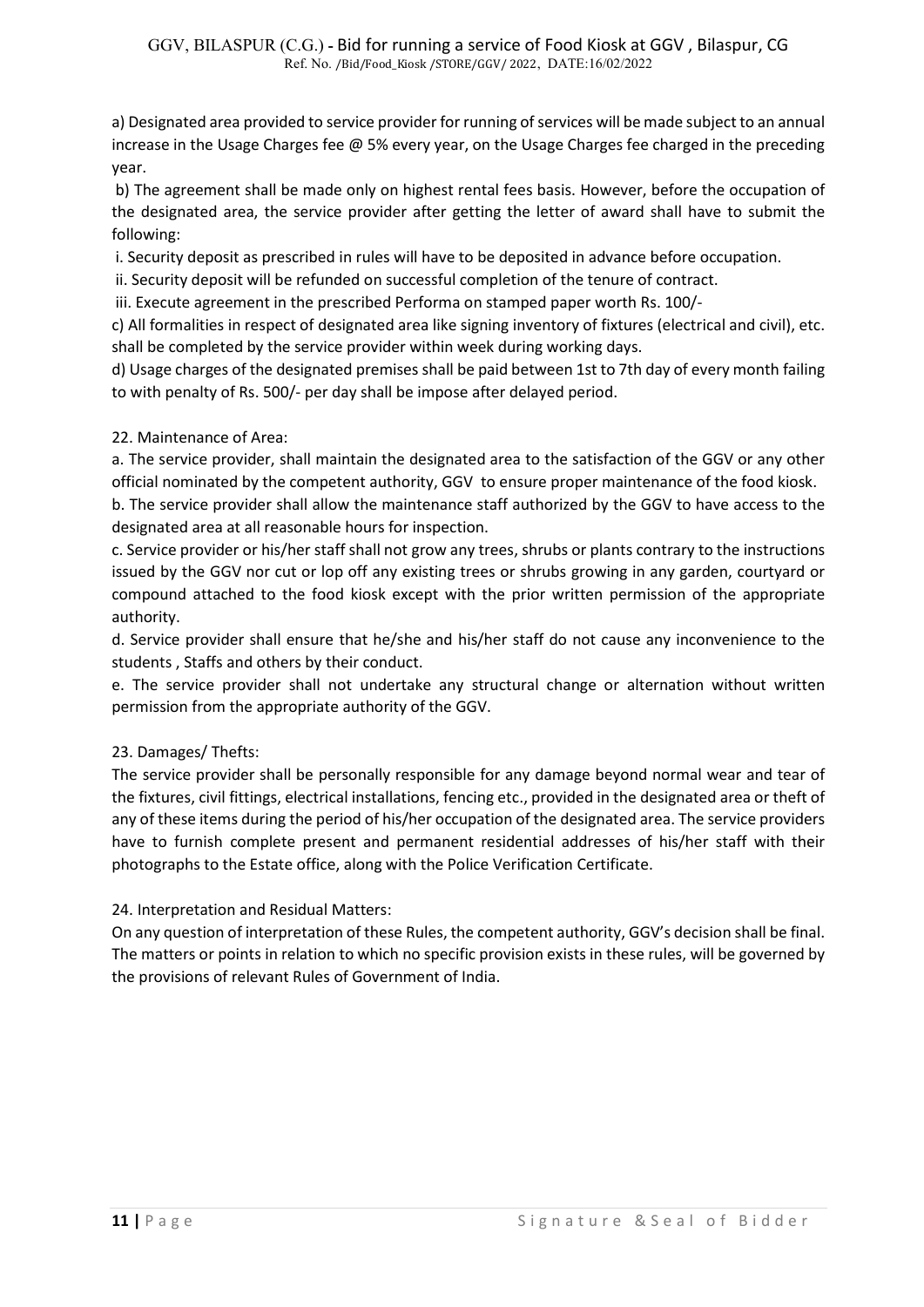## TECHNICAL BID (Eligibility Criteria)

The following documents are required to be uploaded by the Bidder in the Technical Bid as per the tender document:-

1. Scanned Copy of Annexure I must be uploaded(Bid Security Declaration).

2. A copy of valid GST Registration certificate should be submitted.

3. A copy of valid PAN card should be submitted.

4. Valid ISO 9001 certificates of catering services.

5. Duly filled Form–A & Form–B. (Bidder details and Non Blacklisting)

6. The vendor / firm must have minimum 100 retail outlets, details must be submitted, along with work order copies.

7. Scanned copy must be uploaded with rates of food items. (Rate list of items)

8. Each page of Bid document and its annexures duly signed and stamped should be submitted to indicate unqualified acceptance of terms & conditions of the bid document.

 9. The Bidder should have experience(minimum 03 years) of running canteen or food kiosk in the premises of Central/State Government/PSUs/Hospital/Educational Institutes during the past 05 years as on bid submission date. A copy of the satisfactory certificate from few such organizations the authorized person should be attached.

10. Annual turnover of bidder in each of the last three year (2018-19, 2019-20, 2020-21) must not be less than 25.00 lakh.

11. Copies of returns of Income Tax for last three financial years (2018-2019, 2019-2020, 2020- 2021) should be attached with bid.

12. Annual Accounts (Balance sheet & P/L Accountant) of the agency, duly certified by Chartered Accountant for last three financial years. (2018-2019, 2019-2020, 2020- 2021) should be attached with bid.

13. Name & Address of the bidding Organization/Agency with phone number, email and name and telephone/mobile number of contact person (On Letter Head).

14. State clearly whether it is Sole proprietor or Partnership firm or a company or a Government Department or a Public Sector Organization (On Letter Head).

15. Power of Attorney for signing the Bid documents in case of Partnership firm or a company or a Government Department or a Public Sector Organization & person other than proprietor.

16. Is the agency registered with the appropriate Government; please give details with document / evidence.

17. Should be registered with relevant labour licensing authority. A copy of valid Labour license should be enclosed.

18. Copy of FSSAI (Food Safety and Standards Authority of India) should be submitted.

19. Whether police verification certificate of all the staff presently engaged by you kept on record with you: Yes / No.

20. Enclose Performance certificates from previous clients since the year 2018 – 2020 separately in respect of catering. (Exempted in case of company having more than 50 rest / outlet chair).

21. Copy of Employee's Provident Fund (EPF) registration with proof of submission of amount should be submitted.

22. Copy of Employee's State Insurance (ESIC) registration with proof of submission of amount should be submitted.

23. Please submit on company/firm letter head that:

 a) No case is pending with the police against the Proprietor/partner or the Company (Agency). Indicate convictions, if any, against the Company/firm/partner.

b) Proprietor/firm has never blacklisted by any organization.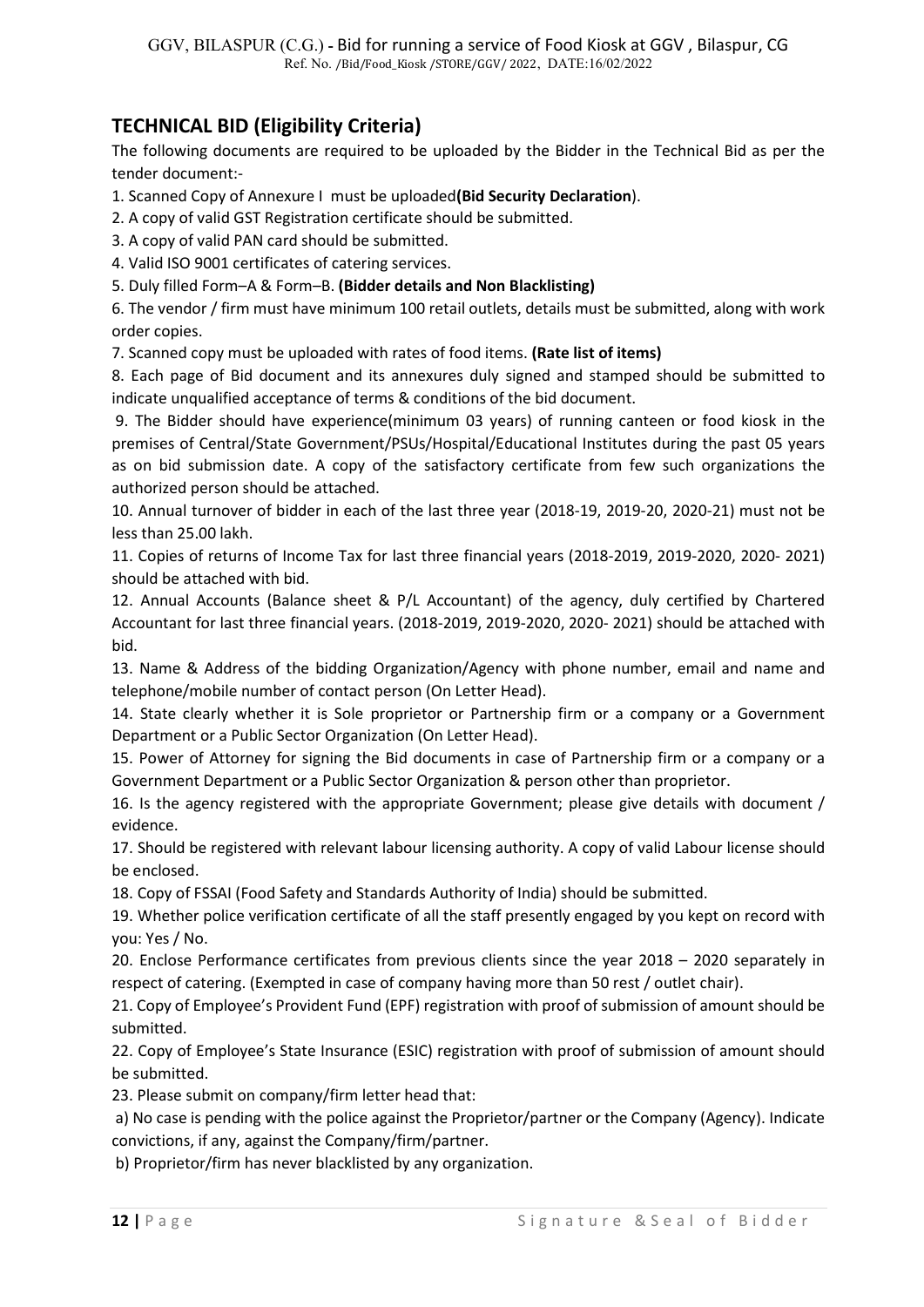GGV, BILASPUR (C.G.) - Bid for running a service of Food Kiosk at GGV , Bilaspur, CG Ref. No. /Bid/Food\_Kiosk /STORE/GGV/ 2022, DATE:16/02/2022

#### PRICE BID

Price bid in the form of BOQ to be submitted online Only.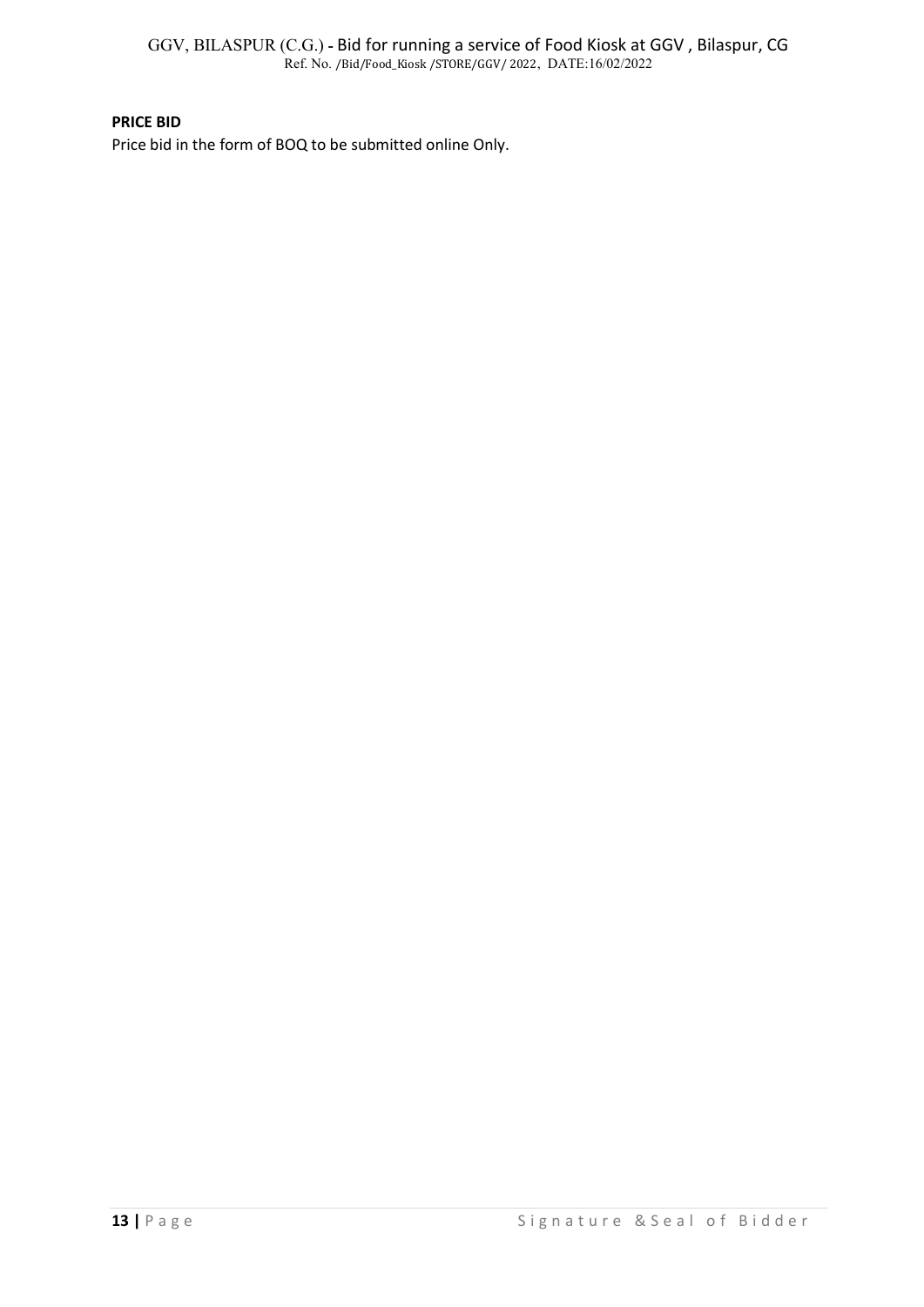## PARTICULARS FOR PERFORMANCE GUARANTEE BOND

#### To be typed on Non-judicial stamp paper of the value of Indian Rupees of Two Hundred)

(TO BE ESTABLISHED THROUGH ANY OF THE SCHEDULED BANK/ NATIONALIZED BANK (WHETHER SITUATED AT BILASPUR , CG OR OUTSTATION) WITH A CLAUSE TO ENFORCE THE SAME ON THEIR LOCAL BRANCH AT RAIPUR. BONDS ISSUED BY CO- OPERATIVE BANKS ARE NOT ACCEPTED)

To,

#### The Registrar, Guru Ghasisadas Vishwavidayalaya

Koni, Bilaspur-405009 (C.G.)

LETTER OF GUARANTEE WHERE AS GGV Bilaspur CG (Buyer) have invited Bid vide Bid No...............................Dt...........................for providing of ....................................................................... AND WHERE AS the said Bid document requires the service provider whose Bid is accepted for the providing of food kiosk services. in response there to shall establish an irrevocable Performance Guarantee Bond in favour of "GGV Bilaspur CG" in the form of Bank Guarantee for Rs One lakh within 15 (Fifteen) days from the date of Acceptance of the work order.

NOW THIS BANKHERE BY GUARANTEES that in the event of the said firm failing to abide by any of the conditions referred to tender document/work order/performance of the services. This Bank shall pay Registrar, GGV, Bilaspur ,CG on demand and without protest or demur 1,00,000(Rupees One Lakh).

This Bank further agrees that the decision of GGV Bilaspur, CG (Buyer) as to whether the said firm has committed a breach of any of the conditions referred in tender document/ work order shall be final and binding. We,.........................................................(name of the Bank & branch) here by further agree that the Guarantee herein contained shall not be affected by any change in the constitution of the firm and/or GGV Bilaspur, CG (Buyer).

Not with standing anything contained herein:

a. Our liability under this Bank Guarantee shall not exceed`1,00,000 (Indian Rupees One Lakh only).

b. This Bank Guarantee shall be valid upto ............................... (date) and

 c. We are liable to pay the guaranteed amount or any part thereof under this bank guarantee only and only if GGV Bilaspur CG serve upon us a written claim or demand on or before............................ (Date). Claim period should be beyond six month from the date of validity i.e. (b) above. This Bank further agrees that the claims if any, against this Bank Guarantee shall be enforceable at our branch office at .................................................................. situated at .................................................. (Address of local branch).

Yours truly,

Signature and seal of the Guarantor

Name of the Bank:………………………………………………

Complete Postal Address: ....................................................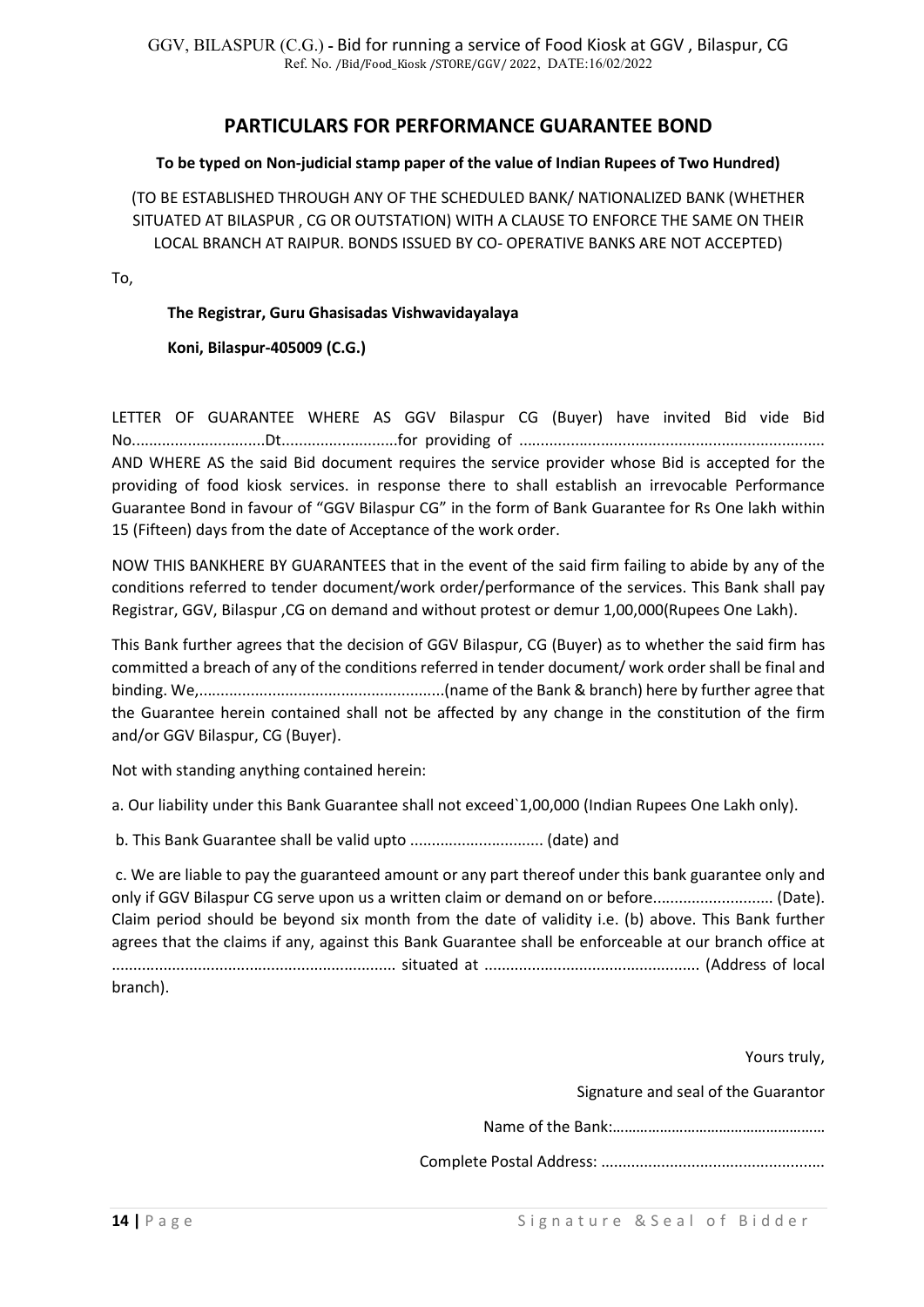# Form-A

### PARTICULARS FOR ACCOUNT DETAILS OF SUCCESSFUL BIDDER RTGS / National Electronic Fund Transfer (NEFT) Mandate Form

| 1. | 1. Name of the Bidder                    |
|----|------------------------------------------|
| 2. | 2. Permanent Account No(PAN)             |
| 3. | <b>Particulars of Bank Account</b>       |
|    | a) Name of the Bank                      |
|    | b) Name of the Branch                    |
|    | c) Branch Code                           |
|    | d) Address                               |
|    | e) City Name                             |
|    | f) Telephone No.                         |
|    | i) NEFT/IFSC Code                        |
|    | g) RTGS Code                             |
|    | h)Type of Account                        |
|    | j) Account No                            |
| 4. | Email id of the Bidder                   |
| 5. | Complete Postal Address of the<br>bidder |
|    |                                          |
|    |                                          |
|    |                                          |
|    |                                          |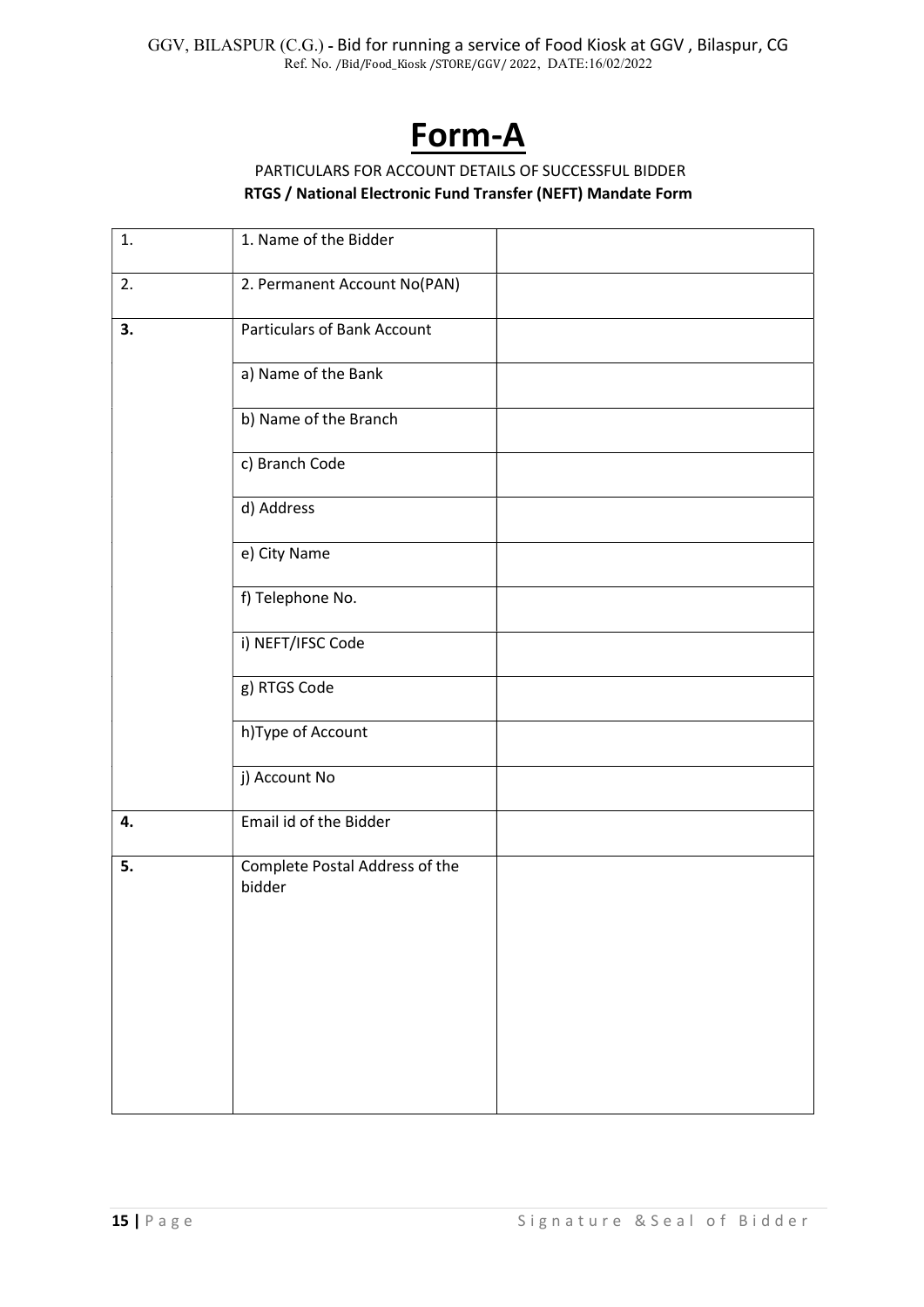## Form – B

## Declaration by the Bidder:

1. I/We have downloaded the tender from the internet site and I/We have not tampered /modified the tender documents in any manner. In case the same is found tampered/ modified, I/We understand that my/our offer shall be summarily rejected and I/We are liable to be banned from doing business with GGV Bilaspur, CG and/or prosecuted as per laws.

2. I/We have read and fully understood all the terms and conditions contained in Bid document regarding terms & conditions of the contract & rules and I/we agree to abide them.

3. I/We have not have been blacklisted before at any government organisation/institute etc.

4. I/We have not be prosecuted by any court of law defaulter for any Bank/Financial organization etc.

5. If at any stage it is found that the firm (bidder) has quoted lower rates to any Govt./ Private Institute/Organization, bidder shall be liable to payback access value to GGV Bilaspur. GGV Bilaspur further reserves right to impose suitable penalty shall be made by GGV Bilaspur.

Date:-……………… Name :

Place:-……………… (Signature of Bidder with seal)

Seal :

Address